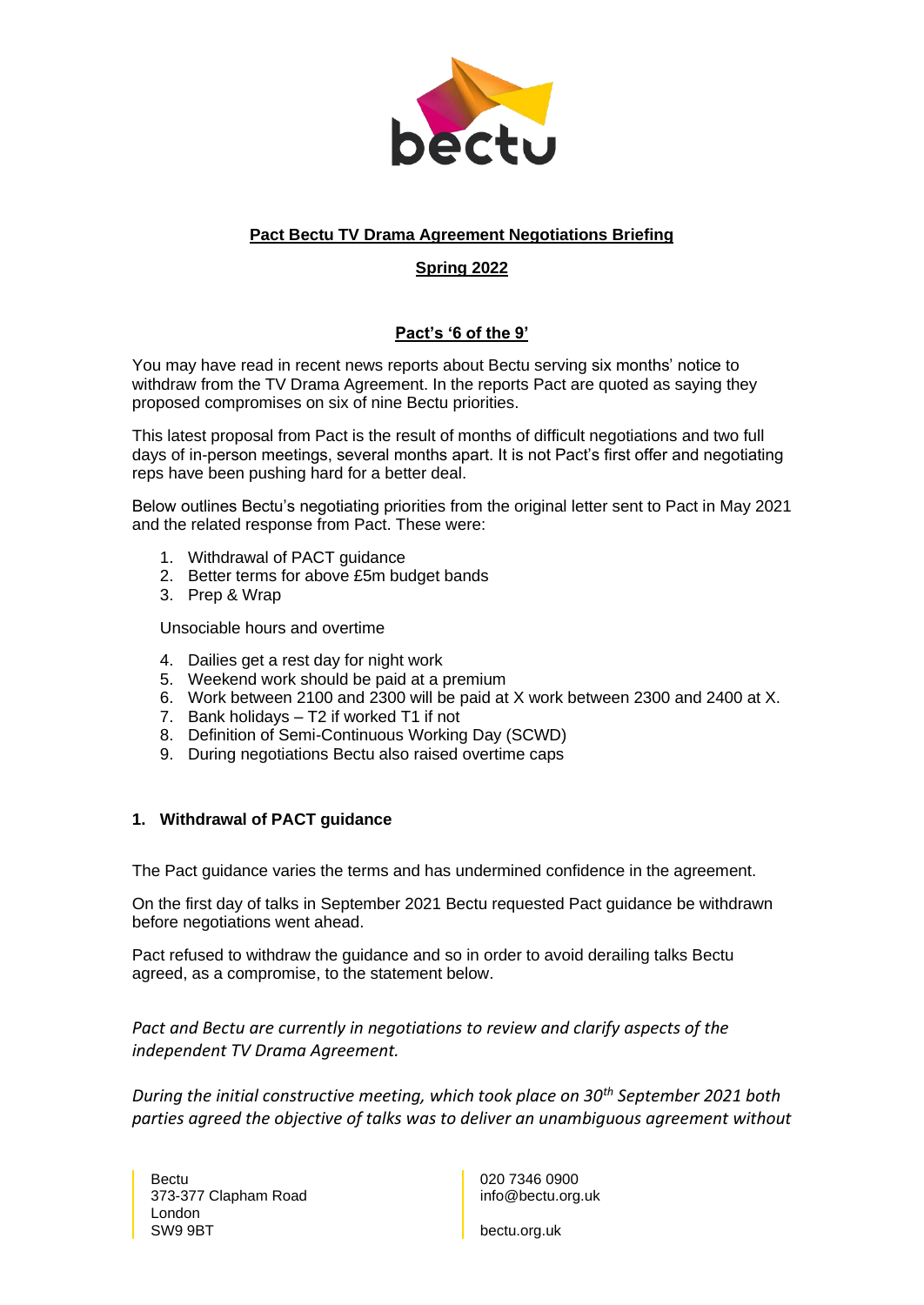*the need for additional guidance. Together we acknowledged that published guidance issued by Pact and Bectu has been a source of friction between producers and crew. Our aim is to continue the negotiations and update any sections of the agreement that have caused disagreement as soon as possible.* 

*For clarity, any guidance produced by Pact or Bectu is independent of the agreement. It does not form any part of the collective agreement.* 

*Upon successful conclusion of the talks Pact and Bectu commit to withdrawing all existing guidance and working together to review and resolve jointly any differences without the need for issuing separate guidance.* 

Despite this statement being agreed six months ago the guidance is still widely used by Pact and misunderstood by productions, to the detriment of our members.

### **2. Better terms for above 5 million budget bands**

#### **Pact's proposal**

*Producers propose that the shows currently being produced with very high budgets in feature-film style, and generally funded by the US SVODs and studios (such as Netflix, Amazon, Apple and Disney) should not fall within the scope of the Pact-Bectu TV Agreement where they reach the following budget threshold:* 

- *2022 £8.5 million per broadcast hour*
- *2023 £10 million per broadcast hour*
- *2024 £12 million per broadcast hour*

*It is proposed that these shows are contracted under new terms, which Pact-Bectu will promptly begin negotiating.*

**This was a late addition to the proposal. Bectu support the involvement of the streamers and are seeking clarity on the calculations of the proposed bands and yearly increments.** 

### **3. Prep and Wrap**

#### **Pact's proposal**

*The following departments will be contracted on a 11 + 1 basis (10 hours on camera) (11 hours pay):* 

*Costume* 

*Make-up* 

*Locations* 

*Ads*

*Script supervisor*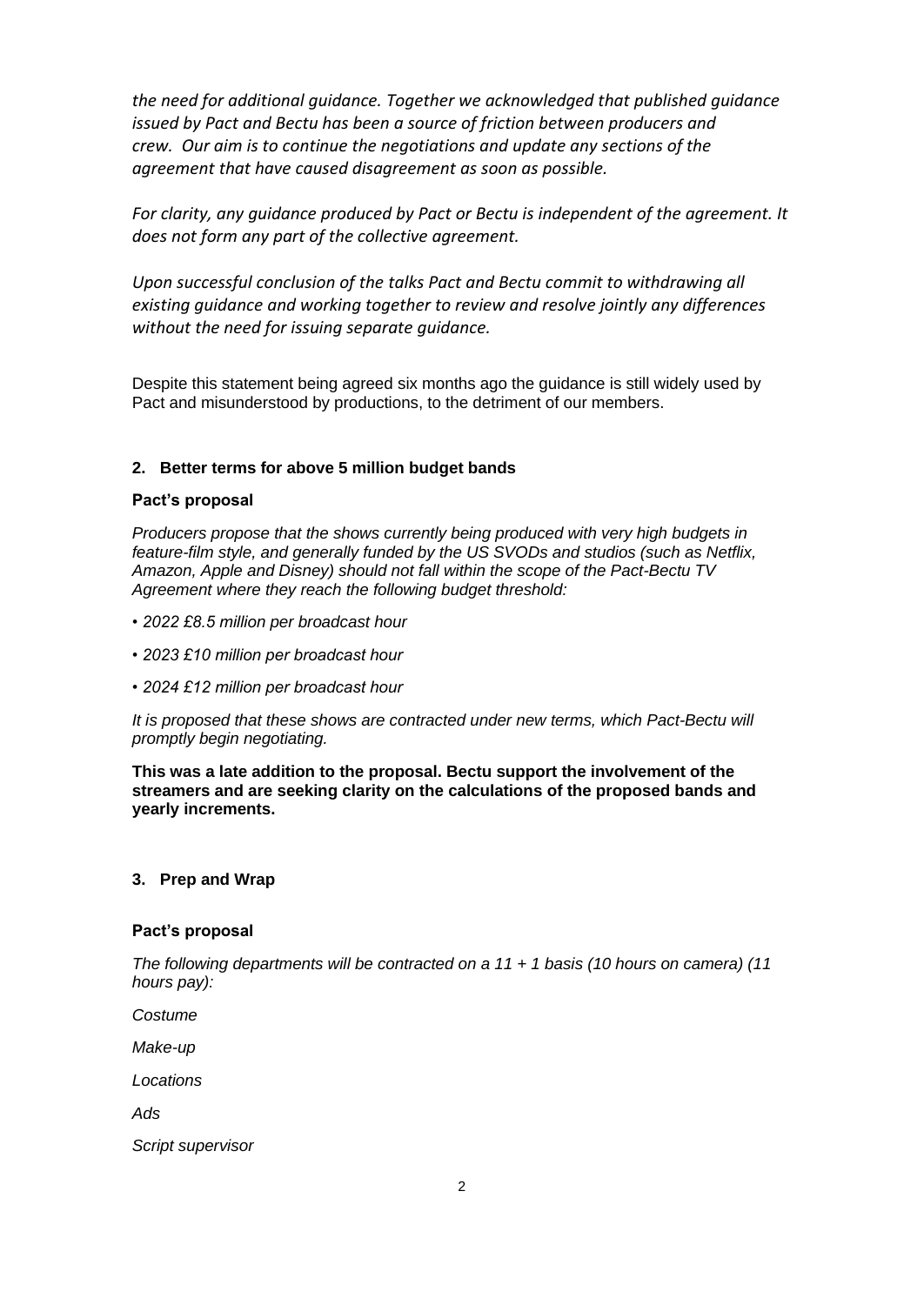#### *Production*

*Art department* 

*VFX*

*The following departments will be contracted on a 10+1 basis (10 hours pay):* 

*Camera* 

*Grips* 

*Sound* 

*Lighting* 

*All crew will be asked to be ready to start work at their individual agreed call time. All crew will be expected to pack up at the end of the working day.* 

*All work in excess of contracted hours is overtime.*

# **Bectu concerns:**

- We believe everyone should be scheduled equally on a 10+1 with the additional 30/30 prep and wrap for certain departments recorded as contracted overtime.
- Art department should not be included in Prep and Wrap.
- Seing ready to start work' is ambiguous and open to misuse by productions already applying prep and wrap to contracts incorrectly.

# **Unsociable hours and overtime**

### **Pact Proposal**:

The maximum contracted shooting day will be reduced to 10+1 shoot hours (including continuous and semi-continuous variations).

### **Bectu Agreed**

## **4. Dailies get a rest day for night work**

### **Pact Proposal**:

*All crew as well as dailies will be entitled to a paid rest day where their contract ends on a night work shooting pattern.*

*All crew as well as dailies will be entitled to a paid rest day where their contract ends on a night work shooting pattern.*

### **Bectu agreed**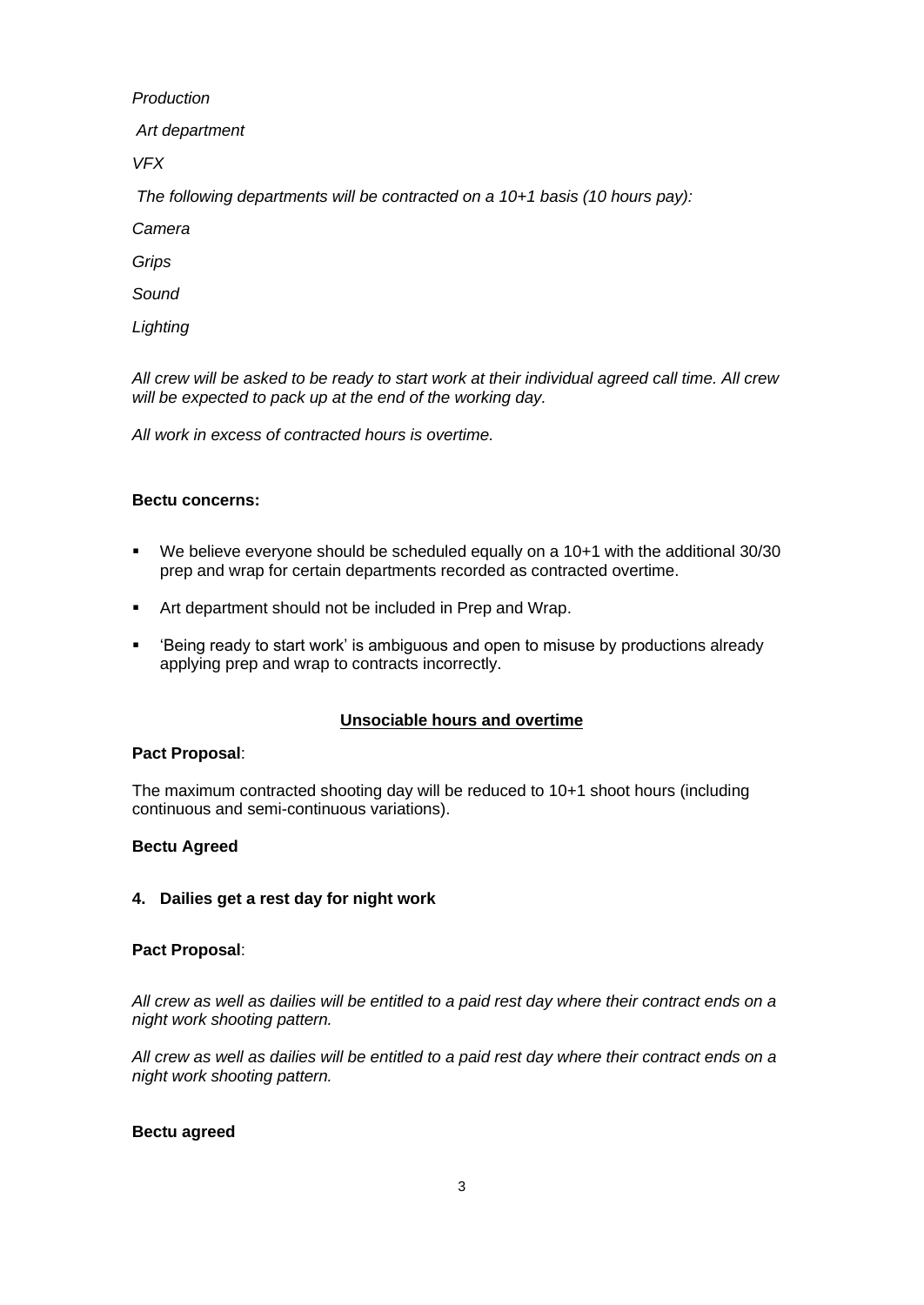## **5. Weekend work should be paid at a premium**

Pact refused to address this

# **6. Work between 2100 and 2300 will be paid at X work between 2300 and 2400 at X.**

Pact refused to address this

# **7. Bank holidays – T2 if worked T1 if not**

## **Pact proposal**

All UK bank holidays worked in the UK will accrue payment at 2T.

### **Bectu concerns:**

Without increasing rates for weekends bank holiday weeks will shift to start on Tuesday and crew will work more Saturdays. We also seek assurances that Bank holidays will be paid as additional holiday, if not worked.

# **8. Definition of Semi-Continuous Working Day (SCWD)**

Discussed but not part of the Pact proposal. Bectu are seeking alignment with the MMPA definition.

### **9. Overtime and overtime caps**

### **Pact proposal**

- *All work in excess of contracted hours is overtime.*
- *All overtime will be added up at the end of the working day and rounded up to the nearest 30 minutes.*
- *Overtime will continue to be calculated at the rate of 1.5T.*
- *The overtime cap will be increased to £35-£55.*
- *This proposal is to apply to all departments uniformly.*

### **Bectu concerns:**

- The proposal makes long hours and curtailed breaks cheaper and therefore will increase excessive hours for crew.
- The OT cap means that some crew are cheaper to employ on OT than their standard hourly rate.

### **In conclusion**

■ Pact have only addressed one of our negotiating points satisfactorily.